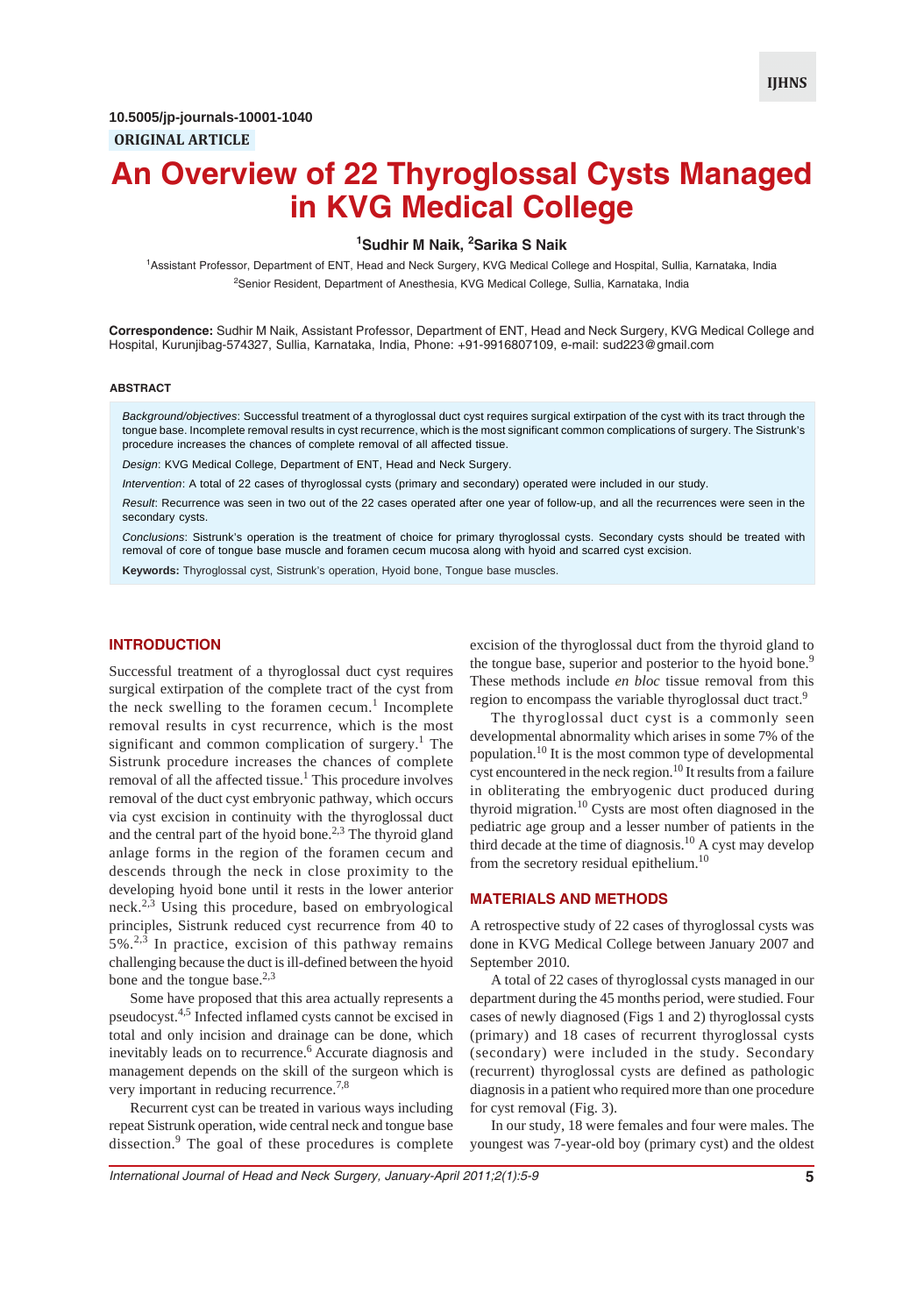*Sudhir M Naik, Sarika S Naik*



**Fig. 1:** Thyroglossal cyst in a 7-year-old boy



**Fig. 2:** Thyroglossal cyst puckering with protrusion of the tongue



All the relevant history was taken in the form of duration of cyst, type of cyst, clinical features, location, type of initial treatment given, surgical setting, age of recurrence and the number of surgeries done on the cyst. FNAC was done in all cases, even in secondary cases to confirm the diagnosis.  $T_3$ ,  $T_4$ , TSH was done in all cases and thyroid scintigraphy with I-131 scan was done in few cases. X-ray lateral view of neck, X-ray chest and ultrasound of the neck are shown in Figures 4 and 5.

# **RESULTS**

The study group consisted of 18 females (81.81%) and four males (18.18%) with mean age 21.68 years (7-36 years). The history of the disease varied from 5 month to 3 years.



**Fig. 3:** Recurrent thyroglossal cyst with scars of previous incision and drainage



**Fig. 4:** Contrast X-ray showing the fistula



**Fig. 5:** Contrast lateral X-ray of neck showing the tract

| Table 1: Age and sex distribution of patients                                                                                        |                                                                                                                                            |                                                                                                            |                                                                                                                                                                                                           |                                                                                                                                                                                                                                                                                                      |                                                                                                                                                 |                                                                                                                                                                |                                                                                                                                                        |                                                                                                                                                                                                                                                                               |                                                                                                                                                                                                                                                                                |
|--------------------------------------------------------------------------------------------------------------------------------------|--------------------------------------------------------------------------------------------------------------------------------------------|------------------------------------------------------------------------------------------------------------|-----------------------------------------------------------------------------------------------------------------------------------------------------------------------------------------------------------|------------------------------------------------------------------------------------------------------------------------------------------------------------------------------------------------------------------------------------------------------------------------------------------------------|-------------------------------------------------------------------------------------------------------------------------------------------------|----------------------------------------------------------------------------------------------------------------------------------------------------------------|--------------------------------------------------------------------------------------------------------------------------------------------------------|-------------------------------------------------------------------------------------------------------------------------------------------------------------------------------------------------------------------------------------------------------------------------------|--------------------------------------------------------------------------------------------------------------------------------------------------------------------------------------------------------------------------------------------------------------------------------|
| S. No.                                                                                                                               | Age                                                                                                                                        | Sex                                                                                                        | Duration<br>of cyst                                                                                                                                                                                       | Type of cyst                                                                                                                                                                                                                                                                                         | No. of<br>surgeries<br>done before                                                                                                              | Type of<br>surgery<br>done                                                                                                                                     | Complications                                                                                                                                          | Follow-up                                                                                                                                                                                                                                                                     | Recurrence<br>after<br>surgery                                                                                                                                                                                                                                                 |
| 1<br>$\overline{2}$<br>3<br>4<br>5<br>6<br>7<br>8<br>9<br>10<br>11<br>12<br>13<br>14<br>15<br>16<br>17<br>18<br>19<br>20<br>21<br>22 | $\overline{7}$<br>9<br>9<br>11<br>18<br>22<br>36<br>31<br>29<br>32<br>35<br>36<br>17<br>35<br>15<br>17<br>21<br>26<br>20<br>32<br>17<br>18 | M<br>F<br>M<br>F<br>F<br>F<br>F<br>F<br>F<br>F<br>F<br>F<br>M<br>F<br>F<br>F<br>F<br>F<br>M<br>F<br>F<br>F | 1 <sub>y</sub><br>1 <sub>y</sub><br>2y<br>1 <sub>y</sub><br>2y<br>2y<br>4 y<br>2y<br>2y<br>6y<br>2y<br>3y<br>1 <sub>y</sub><br>3y<br>2y<br>2y<br>2y<br>2y<br>2y<br>1 <sub>y</sub><br>1 <sub>y</sub><br>2y | Suprahyoid<br>Prehyoid<br>Prehyoid<br>Prehyoid<br>Suprasternal<br>Prehyoid<br>Suprasternal<br>Suprahyoid<br>Suprahyoid<br>Suprasternal<br>Prehyoid<br>Suprasternal<br>Prehyoid<br>Prehyoid<br>Prehyoid<br>Suprasternal<br>Prehyoid<br>Prehyoid<br>Suprahyoid<br>Prehyoid<br>Prehyoid<br>Suprasternal | $\mathbf 0$<br>$\Omega$<br>$\mathbf 0$<br>0<br>3<br>$\overline{2}$<br>$\overline{c}$<br>3<br>$\overline{2}$<br>$\overline{2}$<br>$\overline{2}$ | $\overline{c}$<br>$\overline{2}$<br>$\overline{c}$<br>$\overline{c}$<br>6<br>6<br>6<br>6<br>6<br>6<br>6<br>6<br>6<br>6<br>6<br>6<br>6<br>6<br>6<br>6<br>6<br>6 | Nil<br>Nil<br>Nil<br>Nil<br>Nil<br>Nil<br>Nil<br>Nil<br>Nil<br>Nil<br>Nil<br>Nil<br>Nil<br>Nil<br>Nil<br>Nil<br>Nil<br>Nil<br>Nil<br>Nil<br>Nil<br>Nil | 6 m<br>8 m<br>2y<br>1 <sub>y</sub><br>2y<br>6 m<br>6 m<br>10 <sub>m</sub><br>1 <sub>y</sub><br>3 <sub>m</sub><br>1 <sub>y</sub><br>2y<br>1 <sub>y</sub><br>8 m<br>5 <sub>m</sub><br>7 <sub>m</sub><br>8 m<br>4 <sub>m</sub><br>5 <sub>m</sub><br>11 <sub>m</sub><br>3y<br>8 m | <b>No</b><br><b>No</b><br><b>No</b><br><b>No</b><br><b>No</b><br><b>No</b><br><b>No</b><br>Yes<br><b>No</b><br><b>No</b><br><b>No</b><br><b>No</b><br><b>No</b><br><b>No</b><br><b>No</b><br><b>No</b><br>Yes<br><b>No</b><br><b>No</b><br><b>No</b><br><b>No</b><br><b>No</b> |
|                                                                                                                                      |                                                                                                                                            |                                                                                                            |                                                                                                                                                                                                           |                                                                                                                                                                                                                                                                                                      |                                                                                                                                                 |                                                                                                                                                                |                                                                                                                                                        |                                                                                                                                                                                                                                                                               |                                                                                                                                                                                                                                                                                |

m: months; y: years

**JAYPEE**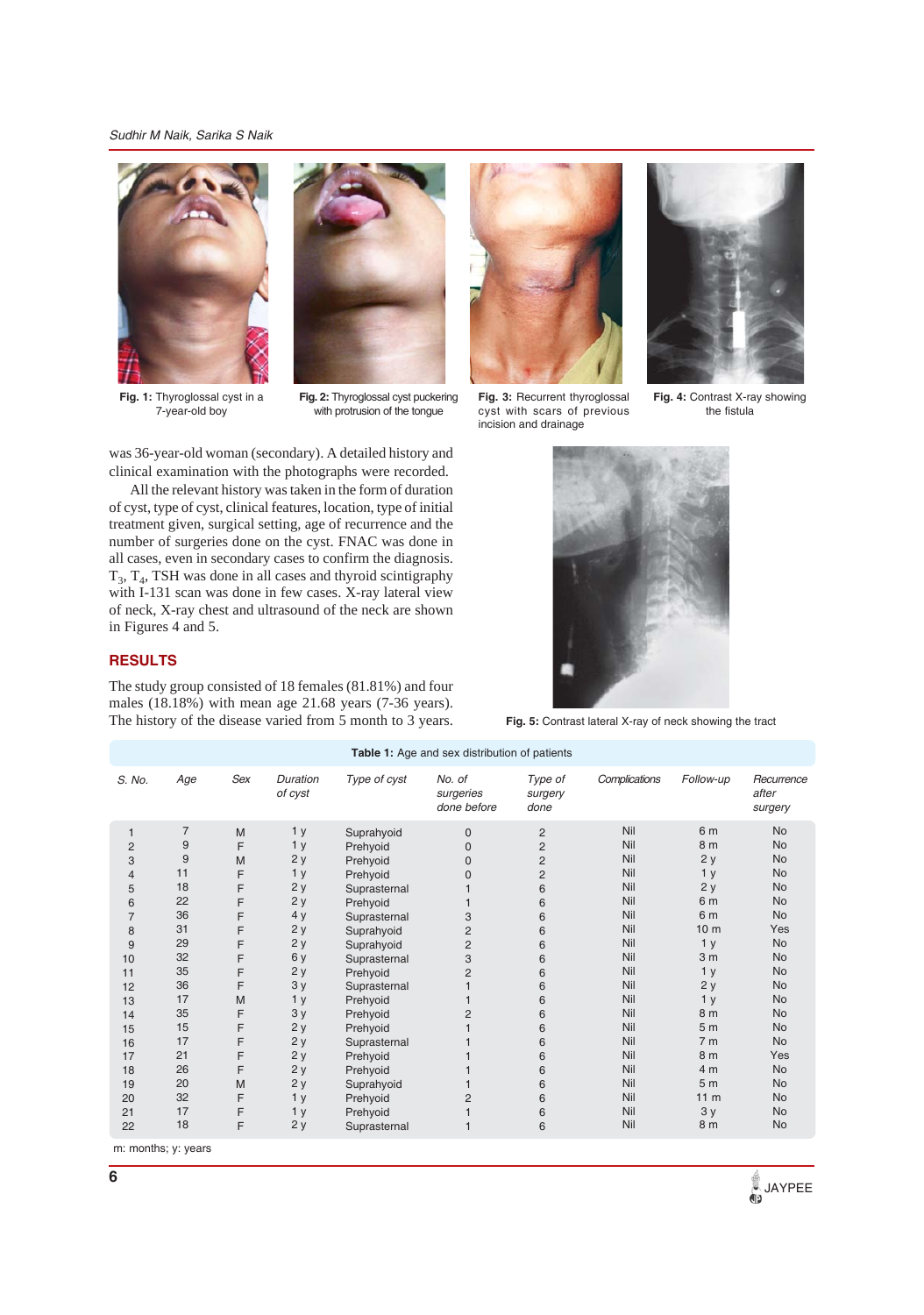All the 22 patients had cysts situated in the midline. None of the patient in the series had laterally situated cyst (Table 1).

The level of the cysts in the neck was as follows: Four in the suprahyoid region (18.18%), 12 in the prehyoid region (54.54%), six at the level of the thyroid cartilage, i.e. suprasternal (27.27%) (Table 1).

The commonest reason for seeking treatment was recurrence of the cyst after operation in 18 cases. Seven patients had incision and drainage done for the swelling on one occasion earlier and two cases had incision and drainage done twice earlier. Thyroid pathology or swelling was not associated in any of the 22 cases. An external fistula was seen in two cases (Table 1).

The clinical diagnosis was suggested by the presence of a cystic mass situated towards the front of the midline neck, which moved with protrusion of the tongue and could be transilluminated in some. Six cases were initially treated with antibiotics for infected thyroglossal cysts.

The treatment performed was a variant of Sistrunk's procedure in which the thyroglossal tract was excised to a variable extent, but in all cases with central hyoidectomy (Figs 6 to 10). The size of the cyst ranged from 1.5 to 6 cm (Figs 8 and 10). Postoperative course was uneventful in all cases. In this study, two cases of recurrence were seen after one year of follow-up (Table 1).



**Fig. 6:** The tract being probed before excision



**Fig. 7:** Recurrent cyst being excised out

## **DISCUSSION**

Thyroglossal cyst is a relatively common congenital anomaly which occurs usually in the anterior midline of the neck. $11$ 



**Fig. 8:** The whole tract with cyst and core of tongue base muscle after excision



**Figs 9A to C:** The cyst tract being excised

*International Journal of Head and Neck Surgery, January-April 2011;2(1):5-9* **7**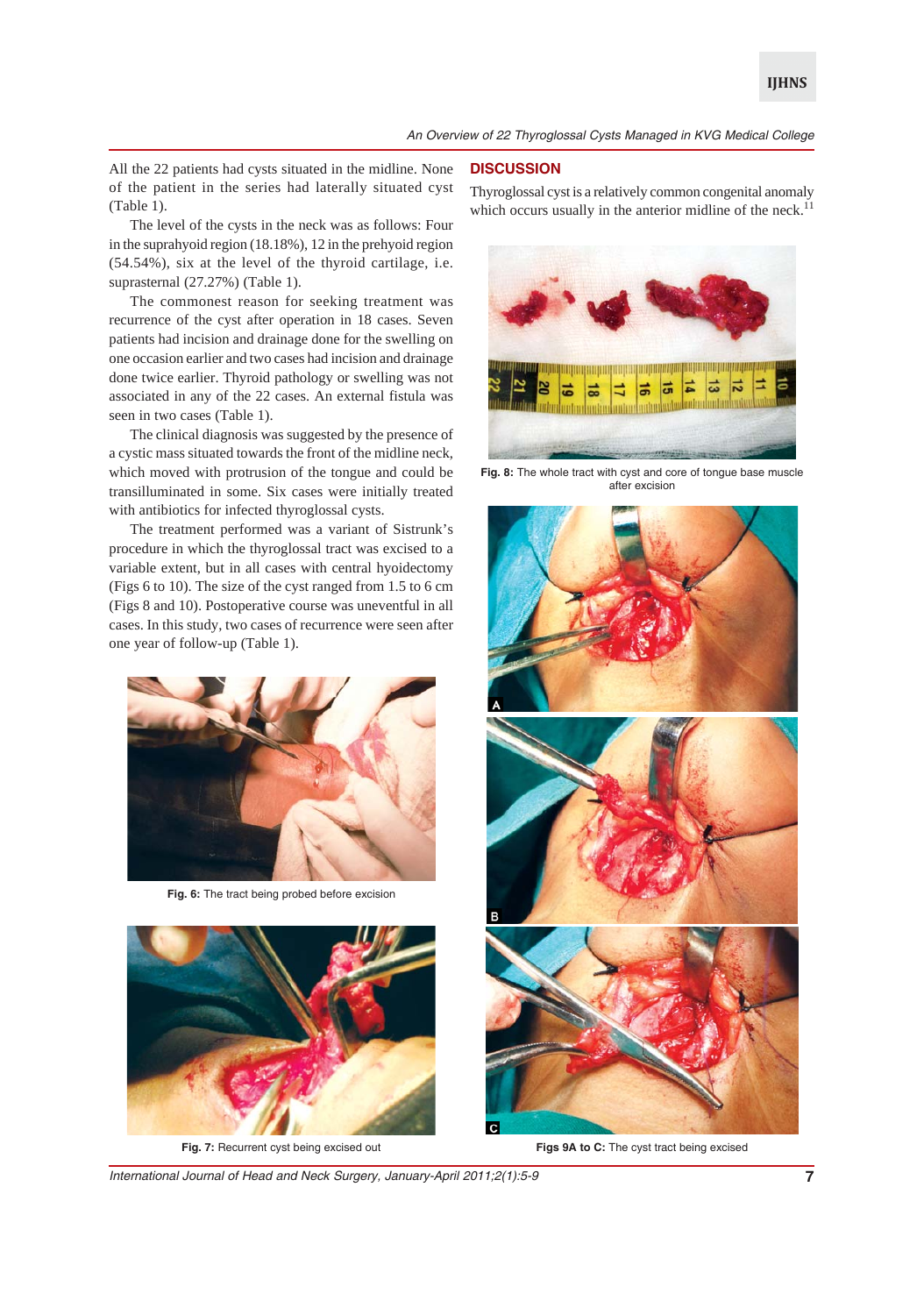*Sudhir M Naik, Sarika S Naik*



**Fig. 10:** The whole tract after excision

Surgical management of these cysts is a real challenge to many surgeons for many reasons.<sup>11</sup> It is an interesting differential diagnosis for midline anterior neck swellings. $^{11}$ The cyst or a sinus presenting in younger age is of a greater concern cosmetically. The major problems arise when it is inadequately treated, poses the problem of morbidity due to recurrent infections and sinuses. $11$ 

By the 7th or 8th week of development, the thyroid reaches its normal position, the area below the thyroid cartilage, descending through the thyroglossal duct.<sup>11</sup> During the 10th week of fetal life, the duct is usually obliterated.11 Failure of obliteration may result in the development of a cystic dilatation at any time in life.<sup>11</sup> The body of the hyoid bone subsequently develops in the mesoderm joining the ventral ends of the second and third branchial arches and may incorporate the thyroglossal tract into its substance.<sup>11</sup>Cysts are localized towards the midline, between the base of the tongue and the pyramidal lobe of the thyroid gland.<sup>11</sup> Cysts are present in approximately  $7\%$ of the general population; up to 62% of these may contain ectopic and functional thyroid tissue, thereby enabling the development of thyroid-related tumors.<sup>11</sup> Around 70% are diagnosed in childhood, and 7% are diagnosed in adulthood.<sup>11</sup>

As cysts are most often diagnosed in the pediatric age group, only a minority of cases with primary cysts are operated at adult age.12 The most common clinical sign was a nontender, mobile neck mass, which was painful at swallowing in the anterior midline of the neck, usually in close proximity to the hyoid bone.12 Less often, cysts may show signs and symptoms of secondary infection or present evidence of a fistula.12 The cystic mass is situated anteriorly towards the midline of the neck, which moved with tongue protrusion and could be transilluminated.<sup>12</sup>

The thyroglossal cyst may contain the only aberrant thyroid tissue present in the body, hence excision of the cyst may result in thyroxine deficiency.13 Clinical confirmation of aberrant thyroid tissue is proved by a radioactive iodine scan.13 The ultrasound-guided fine-needle aspiration (FNA) is only moderately sensitive for a preoperative evaluation of cysts.13 Cytomorphologic features are not always specific, but associated with clinical and radiological signs, they may be helpful for an accurate diagnosis.<sup>13</sup> Thyroid epithelium is rarely identified.<sup>13</sup>

The standard surgical approach to thyroglossal cysts, dating back to early 20th century, is Sistrunk's operation encompassing removal of the mid-portion of the hyoid bone in continuity with the cysts and excision of a core of tissue between the hyoid bone and the foramen  $c$ ecum<sup>1</sup>. The Sistrunk procedure is recommended as the main operation of choice, especially in adults in whom a more extended tract resection should be performed.<sup>14</sup>

The risk of recurrence is high in case of inadequate tissue resection from the tongue base with such multiple tracts.<sup>15</sup> In our series, we performed a complete thyroglossal tract in 18 cases with recurrence 1 to 2 years after the simple cyst removal.<sup>15</sup> The alternative solution for surgical treatment is percutaneous ethanol injection. Percutaneous ethanol injection may be considered as a secondary treatment in patients with thyroglossal duct cysts who refuses surgery.15

Prevention and management of recurrent cysts remain a clinical challenge.8,16 Identification of the indistinct thyroglossal duct epithelium is always difficult and may be especially challenging in the presence of inflammation.<sup>17</sup> Excision of the tract through the base of the tongue is usually performed and the amount of tissue to be removed from this region is debated.<sup>17</sup> There is conical narrowing of the surgical specimen as dissection approaches the tongue base, which makes it possible for the duct to be avulsed before reaching the foramen cecum, and makes it difficult to determine how much tongue musculature has actually been excised.<sup>17</sup> Exposure of base of the tongue is difficult in old age.17 Some has advised radical excision of the tongue base and pharyngeal mucosa, but still the problem persisted.<sup>17</sup>

Surgical techniques were classified into six categories based on the extent of the primary and secondary cyst surgery.<sup>17</sup> Type 1 and type 2 are surgeries for primary cyst and type 3 to 6 surgeries are for secondary (recurrent) cysts.17 Type 1 includes simple excision of the cyst without hyoid bone excision.17 Type 2 (classical Sistrunk) include cyst excision with central cyst excision with variable amount of tongue base excision.<sup>17</sup> Type 3 includes secondary cyst excision with central neck dissection with hyoid excision.<sup>17</sup> Type 4 includes wide hyoid excision without extensive tongue base dissection.<sup>17</sup> Type 5 includes excision of the hyoid bone and wide tongue base removal through pharyngeal mucosa.17 Type 6 includes cyst excision , hyoid excision and removal of core of tongue base muscle through to the pharyngeal mucosa.<sup>17</sup>

## **CONCLUSION**

Thyroglossal cyst results from a failure of obliteration of the embryogenic duct produced during thyroid migration. The cyst usually appears as an asymptomatic swelling in